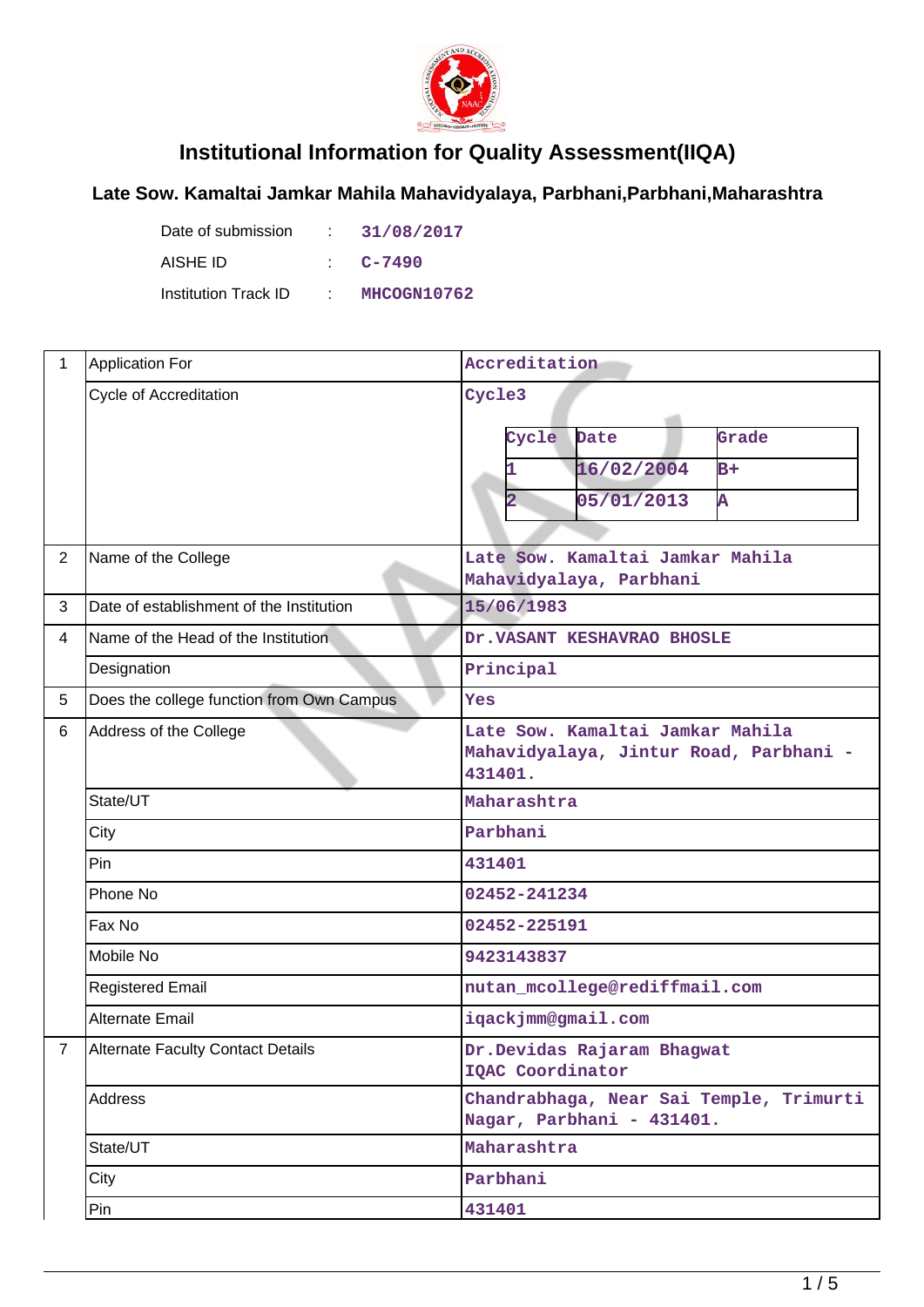|    | Phone No                                                                                                                   |                                                                                                                                                                                                                                                                                 | 02452-226310                                   |                  |          |  |
|----|----------------------------------------------------------------------------------------------------------------------------|---------------------------------------------------------------------------------------------------------------------------------------------------------------------------------------------------------------------------------------------------------------------------------|------------------------------------------------|------------------|----------|--|
|    | Fax No                                                                                                                     |                                                                                                                                                                                                                                                                                 |                                                |                  |          |  |
|    | Mobile No                                                                                                                  |                                                                                                                                                                                                                                                                                 | 9423142956                                     |                  |          |  |
|    | Email                                                                                                                      |                                                                                                                                                                                                                                                                                 | drbhagwat29@gmail.com                          |                  |          |  |
|    | <b>Alternate Email</b>                                                                                                     |                                                                                                                                                                                                                                                                                 |                                                |                  |          |  |
| 8  | Website                                                                                                                    |                                                                                                                                                                                                                                                                                 | www.lskjmm.com                                 |                  |          |  |
| 9  | Has the Institution completed 6 years of existence /<br>Years of graduation of last two batches                            |                                                                                                                                                                                                                                                                                 | Yes<br>Year1- 2015 Year2- 2017                 |                  |          |  |
| 10 | Nature of the college                                                                                                      |                                                                                                                                                                                                                                                                                 | Private and Grant-in-aid and Self<br>Financing |                  |          |  |
| 11 | <b>College Affiliation</b>                                                                                                 |                                                                                                                                                                                                                                                                                 | Affiliated                                     |                  |          |  |
| 12 |                                                                                                                            | Name of the affiliating University(ies) and the state(s) in which the University(ies) is located                                                                                                                                                                                |                                                |                  |          |  |
|    | <b>State</b>                                                                                                               | <b>University Name</b>                                                                                                                                                                                                                                                          |                                                | <b>Documents</b> |          |  |
|    | Maharashtra                                                                                                                | Swami Ramanand Teerth                                                                                                                                                                                                                                                           |                                                | View Document    |          |  |
|    |                                                                                                                            | Marathwada University                                                                                                                                                                                                                                                           |                                                |                  |          |  |
| 13 |                                                                                                                            | Is the Institution recognized under section 2(f) of the                                                                                                                                                                                                                         | Yes                                            |                  |          |  |
|    | <b>UGC Act?</b>                                                                                                            |                                                                                                                                                                                                                                                                                 | 13/08/1993                                     |                  |          |  |
|    |                                                                                                                            |                                                                                                                                                                                                                                                                                 | <u>View Document</u>                           |                  |          |  |
| 14 |                                                                                                                            | Is the Institution recognized under section 12B of the $\sqrt{Y}$ es                                                                                                                                                                                                            |                                                |                  |          |  |
|    | <b>UGC Act?</b>                                                                                                            |                                                                                                                                                                                                                                                                                 | 17/08/1998                                     |                  |          |  |
|    | If yes, date of recognition by UGC under section<br>12B along with latest Plan General Development<br>Grant release letter |                                                                                                                                                                                                                                                                                 | View Document                                  |                  |          |  |
| 15 | Is the institution recognised as an Autonomous<br>College by the UGC?                                                      |                                                                                                                                                                                                                                                                                 | <b>No</b>                                      |                  |          |  |
| 16 | Is the institution recognised as a 'College with<br>Potential for Excellence (CPE)' by the UGC?                            |                                                                                                                                                                                                                                                                                 | Yes                                            |                  |          |  |
|    |                                                                                                                            |                                                                                                                                                                                                                                                                                 | <u>View Document</u>                           |                  |          |  |
| 17 | Is the institution recognised as a 'College of<br>Excellence' by the UGC?                                                  |                                                                                                                                                                                                                                                                                 | <b>No</b>                                      |                  |          |  |
| 18 | Is the College offering any programmes recognised<br>by any Statutory Regulatory Authority (SRA)                           |                                                                                                                                                                                                                                                                                 | <b>No</b>                                      |                  |          |  |
|    | <b>Statutory Regulatory Authorities</b>                                                                                    |                                                                                                                                                                                                                                                                                 |                                                |                  |          |  |
|    |                                                                                                                            |                                                                                                                                                                                                                                                                                 |                                                | SRA program      | Document |  |
|    |                                                                                                                            |                                                                                                                                                                                                                                                                                 |                                                | No Content       |          |  |
| 19 | or other appropriate Government authorities as                                                                             | If the institution is not affiliated to a university and is<br>offering programmes recognized by any Statutory<br>Regulatory Authorities (SRA), are the programmes<br>recognized by Association of Indian Universities(AIU)<br>equivalent to UG / PG Programmes of a University | Not Applicable                                 |                  |          |  |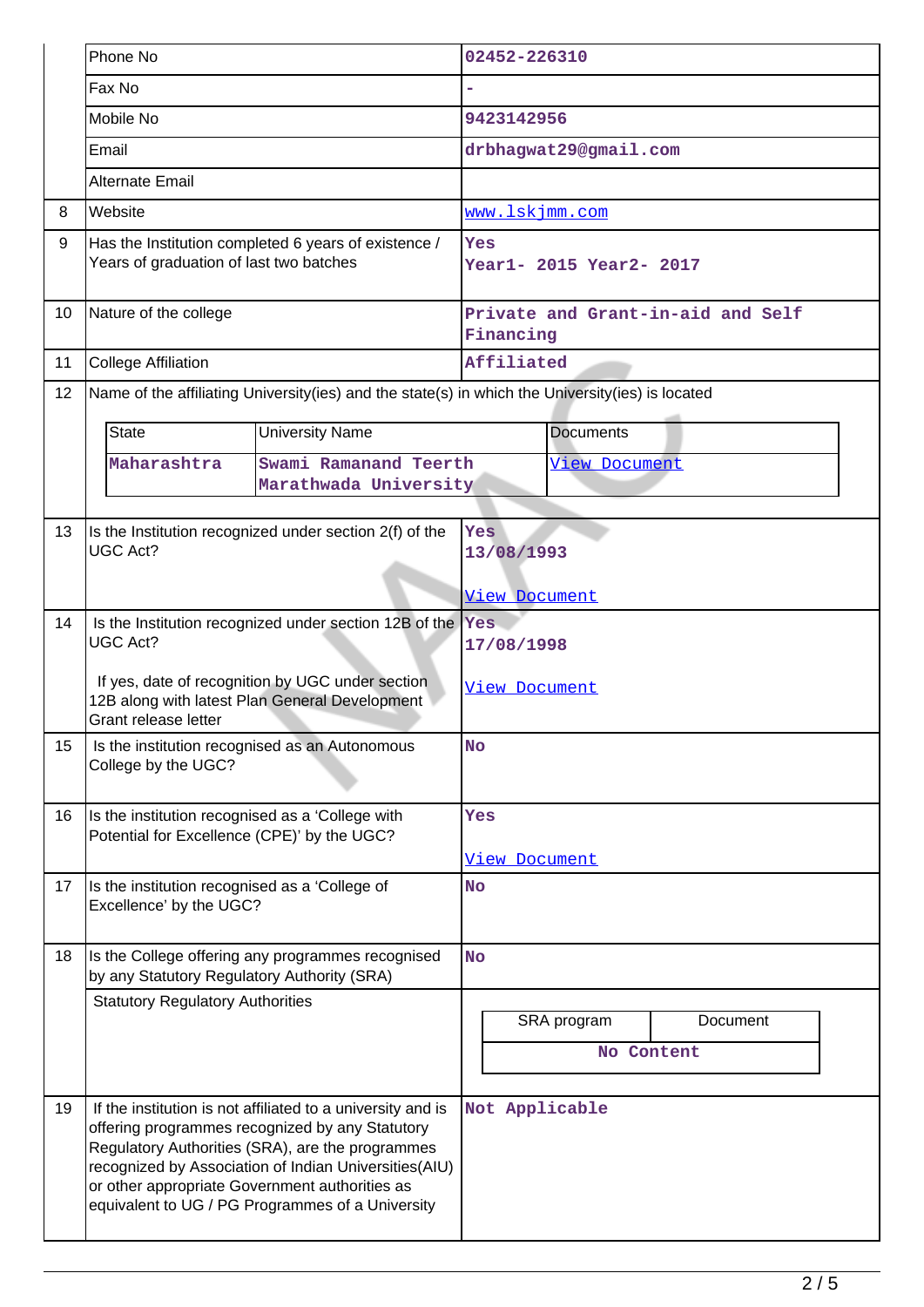|                 | Number of programmes offered                      |                |                     |                               |                        |                           |
|-----------------|---------------------------------------------------|----------------|---------------------|-------------------------------|------------------------|---------------------------|
| Programmes      |                                                   | Number         |                     |                               |                        |                           |
| <b>UG</b>       |                                                   | $\overline{5}$ |                     |                               |                        |                           |
|                 | $_{\rm PG}$                                       |                | $\overline{2}$      |                               |                        |                           |
|                 | PG Diploma recognised by statutory 0              |                |                     |                               |                        |                           |
|                 | authority including university                    |                |                     |                               |                        |                           |
| Doctoral (Ph.D) |                                                   |                | $\mathbf 0$         |                               |                        |                           |
| Diploma         |                                                   | $\overline{0}$ |                     |                               |                        |                           |
|                 | Post Doctoral (D.Sc, D.Litt,                      |                | $\mathbf{O}$        |                               |                        |                           |
|                 | LLD)<br>Certificate                               |                | $\overline{0}$      |                               |                        |                           |
|                 |                                                   |                |                     | $\mathbf 0$                   |                        |                           |
|                 | Post Master's (DM, Ayurveda<br>Vachaspathi, M.Ch) |                |                     |                               |                        |                           |
|                 | Pre Doctoral (M. Phil)                            |                |                     | $\overline{0}$                |                        |                           |
|                 |                                                   |                |                     |                               |                        |                           |
|                 | Programme Details                                 |                |                     |                               |                        |                           |
|                 |                                                   |                |                     |                               |                        |                           |
|                 | Program                                           | Department     |                     | <b>University Affiliation</b> | <b>SRA Recognition</b> | <b>Affiliation Status</b> |
|                 | <b>MA</b>                                         | M A Music      | Swami               |                               |                        | Temporary                 |
|                 |                                                   |                | Ramanand            |                               |                        |                           |
|                 |                                                   |                | Teerth              |                               |                        |                           |
|                 |                                                   |                | Marathwada          |                               |                        |                           |
|                 |                                                   |                | University          |                               |                        |                           |
|                 | <b>BCA</b>                                        | <b>Bca</b>     | Swami               |                               |                        | Permanent                 |
|                 |                                                   |                | Ramanand            |                               |                        |                           |
|                 |                                                   |                | Teerth              |                               |                        |                           |
|                 |                                                   |                | Marathwada          |                               |                        |                           |
|                 |                                                   |                | University          |                               |                        |                           |
|                 | B A<br><b>BA</b>                                  |                | Swami               |                               |                        | Permanent                 |
|                 |                                                   |                | Ramanand            |                               |                        |                           |
|                 |                                                   |                | Teerth              |                               |                        |                           |
|                 |                                                   |                | Marathwada          |                               |                        |                           |
|                 |                                                   |                |                     | University                    |                        |                           |
|                 | <b>BCom</b>                                       | B Com          | Swami               |                               |                        | Permanent                 |
|                 |                                                   |                | Ramanand<br>Teerth  |                               |                        |                           |
|                 |                                                   |                |                     |                               |                        |                           |
|                 |                                                   |                |                     |                               |                        |                           |
|                 |                                                   |                | Marathwada          |                               |                        |                           |
|                 |                                                   |                | University          |                               |                        |                           |
|                 | <b>MSC</b>                                        | Msc Computer   | Swami               |                               |                        | Temporary                 |
|                 |                                                   | Science        | Ramanand            |                               |                        |                           |
|                 |                                                   |                | Teerth              |                               |                        |                           |
|                 |                                                   |                | Marathwada          |                               |                        |                           |
|                 |                                                   |                | University          |                               |                        |                           |
|                 | <b>BVoc</b>                                       | B Voc It       | Swami               |                               |                        | Permanent                 |
|                 |                                                   |                | Ramanand            |                               |                        |                           |
|                 |                                                   |                | Teerth              |                               |                        |                           |
|                 |                                                   |                | Marathwada          |                               |                        |                           |
|                 |                                                   |                |                     |                               |                        |                           |
|                 | <b>BVoc</b>                                       | B Voc Ft       | University<br>Swami |                               |                        | Permanent                 |
|                 |                                                   |                | Ramanand            |                               |                        |                           |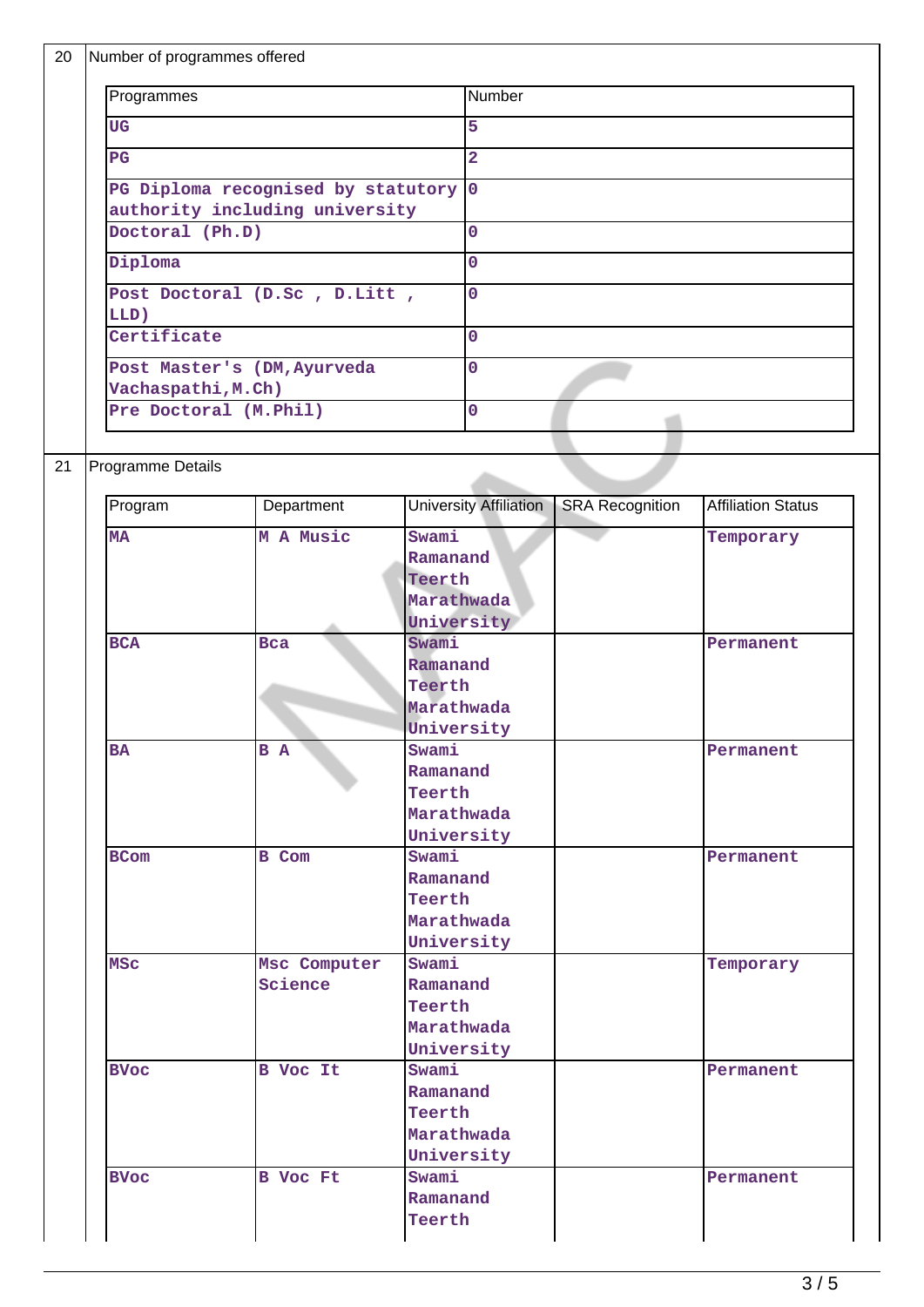|    |                                                                                                                             |                                                        | Marathwada<br>University |                                                             |  |  |  |  |
|----|-----------------------------------------------------------------------------------------------------------------------------|--------------------------------------------------------|--------------------------|-------------------------------------------------------------|--|--|--|--|
|    | <b>View Document</b>                                                                                                        |                                                        |                          |                                                             |  |  |  |  |
| 22 | Number of Teaching Staff by employment status (permanent / temporary) and by gender                                         |                                                        |                          |                                                             |  |  |  |  |
|    | Male                                                                                                                        | Female                                                 | Transgender              | Total                                                       |  |  |  |  |
|    | 10                                                                                                                          | 8                                                      | $\mathbf 0$              | 18                                                          |  |  |  |  |
|    | 8                                                                                                                           | 16                                                     | $\mathbf 0$              | 24                                                          |  |  |  |  |
| 23 | Number of Non-Teaching Staff by employment status (permanent / temporary) and by gender                                     |                                                        |                          |                                                             |  |  |  |  |
|    | Male                                                                                                                        | Female                                                 | Transgender              | Total                                                       |  |  |  |  |
|    | 7                                                                                                                           | 1                                                      | $\mathbf 0$              | 8                                                           |  |  |  |  |
|    |                                                                                                                             |                                                        |                          |                                                             |  |  |  |  |
| 24 | Number of Students on roll by gender                                                                                        |                                                        |                          |                                                             |  |  |  |  |
|    | Male                                                                                                                        | Female                                                 | Transgender              | Total                                                       |  |  |  |  |
|    | $\mathbf 0$                                                                                                                 | 622                                                    | $\mathbf 0$              | 622                                                         |  |  |  |  |
| 25 |                                                                                                                             | Does the institution have statutory cells / committees | 1. Commitee for SC/ST    |                                                             |  |  |  |  |
|    | 4. Internal Compliant Committee<br>5.Anti-ragging Committee<br>6.OBC Cell<br>26 Date of establishment of IQAC<br>28/06/2008 |                                                        |                          |                                                             |  |  |  |  |
|    | The minutes of IQAC meeting and Action Taken                                                                                |                                                        |                          |                                                             |  |  |  |  |
|    | Report should be uploaded on the institutional<br>website.                                                                  |                                                        | Date                     | <b>View Document</b>                                        |  |  |  |  |
|    |                                                                                                                             |                                                        | 31/08/2017               | http://www.lskjmm.com<br>/doc/IQAC%20Minuetes%<br>20ATR.Pdf |  |  |  |  |
| 27 |                                                                                                                             |                                                        |                          |                                                             |  |  |  |  |
|    | Date of submission of AQARs of last 4 years to<br><b>NAAC</b>                                                               |                                                        | Date                     | <b>View Document</b>                                        |  |  |  |  |
|    |                                                                                                                             |                                                        | 31/08/2015               | http://www.lskjmm.com<br>/doc/AQAR%202014-15.p<br>df        |  |  |  |  |
|    |                                                                                                                             |                                                        | 22/08/2017               | http://www.lskjmm.com<br>/doc/AQAR%202016-17.p<br>df        |  |  |  |  |
|    |                                                                                                                             |                                                        | 31/08/2014               | http://www.lskjmm.com<br>/doc/AQAR%202013-14.p<br>df        |  |  |  |  |
|    |                                                                                                                             |                                                        | 31/08/2016               | http://www.lskjmm.com<br>/doc/AQAR%202015-16.p<br>df        |  |  |  |  |
|    |                                                                                                                             |                                                        |                          |                                                             |  |  |  |  |